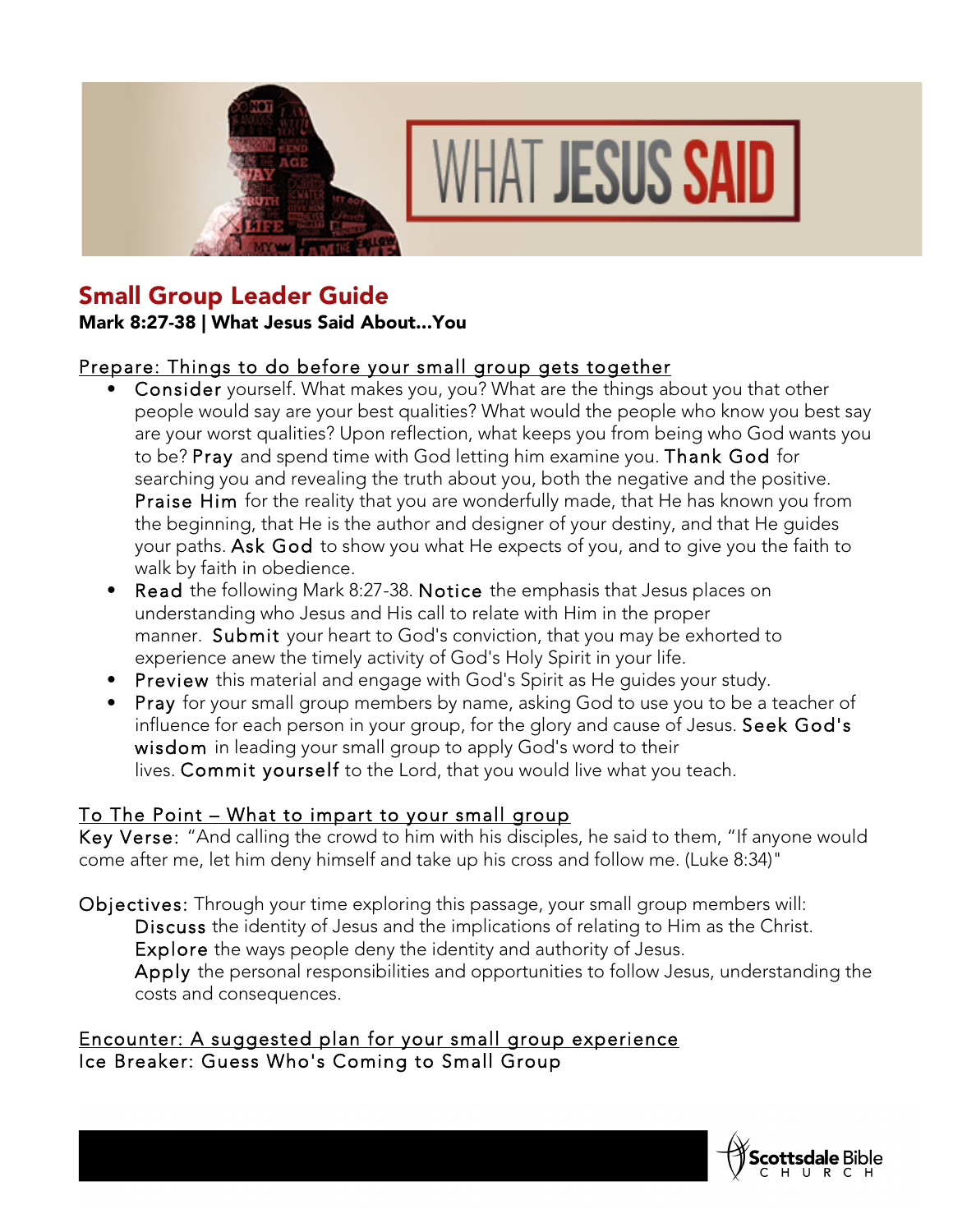Prepare: As people arrive, write the name of each participant of a scraps of paper. Once everyone has arrived, put all the scraps in a bowl or hat (or a bowler hat).

Say Each person take a scrap of paper. If it is your own name, put it back and take another. Don't tell anyone else whose name you have. Once everyone has a name, we will go around and see if the rest of us can guess the name you have. The challenge: you only get two words to describe the person. The words can't be the person's name, or any other name of a family member. They have to be adjectives, like "nice," or "creative." Try to choose words that are specific (and positive!).

Participate in the activity, until everyone has had an opportunity to play.

Say In this final time together in the "What Jesus said about..." series, we're taking a look at what He said about you. The fact is, Jesus said many things about you, and there were many ways we could take this particular discussion. However, we are focusing on what He said about you, pertaining to relating with Him. In this, we simplify life to its most important relationship, and bring clarity and definition about who you are from God's perspective.

Open in prayer for your time together.

# Who is Jesus to you? (Luke 8:27-30)

Jesus asks the disciples what other people are saying about him; namely, who others think he is. What are their responses, and what is significant about those responses?

*Others are saying about Jesus that He is:*

- *John the Baptist - There was rampant gossip that He was John the Baptist, resurrected from the dead (see Mark 6:14-16)*
- *Elijah - The Jewish people expected, according to Mal. 4:5, Elijah to return as a precursor to Messiah.*
- *One of the prophets - Many thought Jesus was another in the long line of prophets, sent by God to deliver divine messages to His people.*

#### What stands out to you about verse 29?

*Allow the group to respond. Responses may include:*

- *Jesus transitioned from the matter of what everyone else was thinking/saying, to their personal understanding.*
- *Jesus was emphasizing that it was their personal understanding that mattered, not what was popular or even commonly thought about Him.*
- *His question centered on their understanding of His identity, not His function.*

Who do you say that Jesus is? What does it mean that Jesus is the Christ, as Peter declared? *Allow the group to respond. Highlight that Peter's response illuminates Jesus as Messiah, the Savior of the world, promised from the beginning (Gen. 3:15-16), and prophesied throughout history. He is the Christ, the Savior of the Gentiles. He is the one anointed and appointed to atone for the sins of humans, who alone came to save the world from the impending judgment and wrath of God against all unrighteousness.*

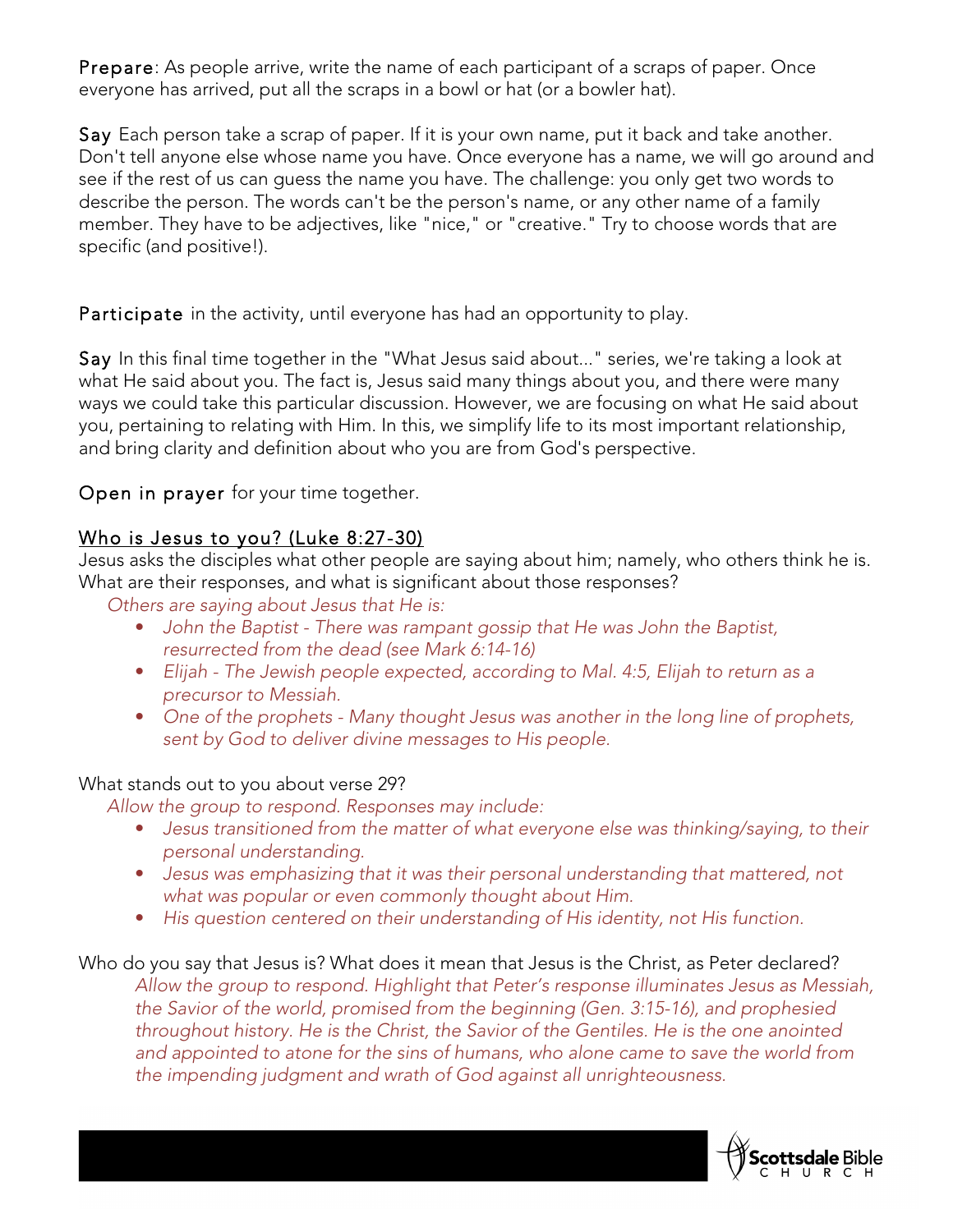What do you think are some of mistaken thoughts that people today have about Jesus? *Allow the group to respond. Responses may include:*

- *That Jesus is a great teacher.*
- *That Jesus is a good example of the human ideal.*
- *That Jesus is a myth, or a legend.*
- *That Jesus never claimed to be the Christ, or God Himself.*
- *That Jesus is just one incarnation of God, but no different that Buddha, Allah, or any number of other deified personalities throughout human history.*

Why do you think Jesus forbade the disciples from telling others that He was the Christ? *Allow the group to respond. The "Messianic Secret" is a common theme in Mark. Publicly, Jesus did not permit His identity as Messiah to be popularized, possibly because the widespread politicization, misunderstanding, and outright ignorance pertaining to the mission of the Messiah. However, privately, Jesus sought and affirmed this understanding. You may also be interested to note to your group the paradox that in the Bible, Jesus repeatedly told people not to spread the word of who He is, but people went and told others. Today, Jesus has a standing command for us to tell others, and many people never tell anyone else about who He is!*

### Problems with Authority Figures (Mark 8:31-33)

Upon the disciples' understanding of Jesus as the Christ, verse 31 reveals the implications of His identity. What stands out to you in this verse?

*Allow the group to respond. Responses could include:*

- *He self-identifies as the Son of Man. This is indicative that the role of the Messiah is come to serve men and die so that all people may live.*
- *He must suffer many things. The suffering of Jesus shows that His anointing and appointment highlights the depth and breadth of human rebellion against God.*
- *He must be rejected by the elders, the chief priests, and the scribes. He would be rejected by the civic leaders, the spiritual leaders, and the religious experts. He would be rejected by those esteemed to have the utmost human wisdom. His rejection is the thorough evidence of the incomprehensibility of the love, grace, mercy, and righteousness of God Almighty!*
- *He would be killed. We have no shortage of animosity against our Creator, that we not only would murder Him, but that we would subject Him to ignominy and humiliation in doing so.*
- *After three days, he would rise again. It almost seems like an afterthought, this promise of victory. It demonstrates that Jesus would in fact die…and remain dead for three days. There would be no way to suggest that Jesus did not really die, that He merely swooned. His resurrection was inevitable, but for it to pass, He must die!*

*You may want to note that verse 32 clearly teaches that all these things Jesus said plainly. He wasn't trying to be metaphorical or vague. This was a clear, consistent private teaching of Jesus.*

#### What do you make of Peter's attempted rebuke of Jesus?

*Peter did not understand what it meant that Jesus was the Christ. He had been shaped* 

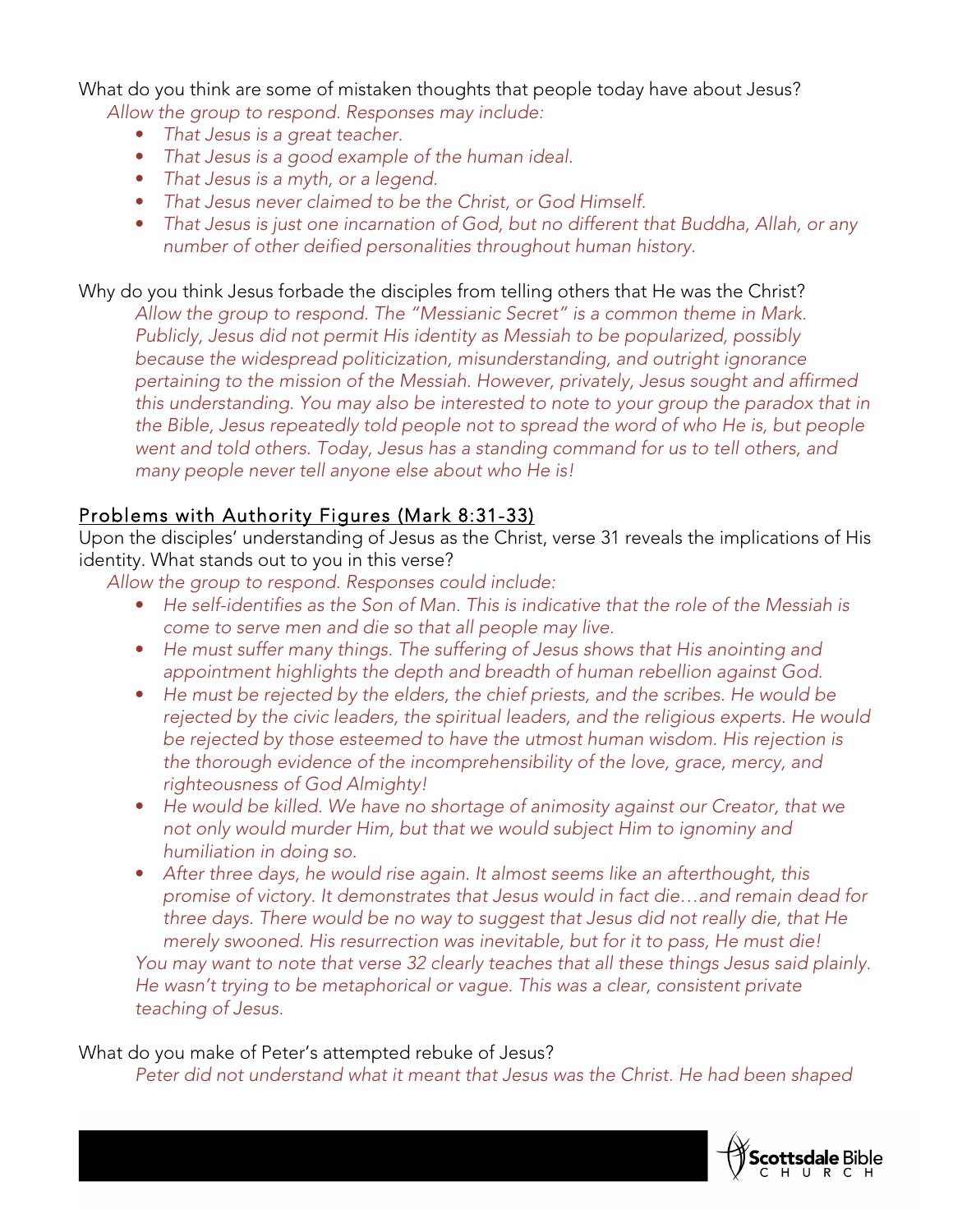*by the socio/political cultural/religious understanding of Jesus' Messianic identity. Jesus' own teaching contradicted and challenged Peter's understanding and expectations of who Jesus was supposed to be and what Jesus was supposed to do. So he attempted to rebuke Jesus to "snap Him back" to Peter's own lesser agenda.*

How do we sometimes/often settle for a less-than-who-He-truly-is appreciation of Jesus? *Allow participants to respond. Responses may include:*

- Some people have a cheap appreciation for Jesus as Savior. They see Him as saving *them from the mess they are in at that moment, or from the mistakes they have made, but they don't appreciate their own sinful nature or the depth of their own depravity that can only be atoned for by the death of the Spotless, Sinless Lamb of God.*
- *Some people see Jesus as the good example or the idealized human who offers a sage approach to life, but without any realistic expectation of living consistently the way He lived.*
- *Some people see Jesus as the timeless therapist, the Cosmic Counselor who offers them therapeutic aid for their circumstances, without requiring anything more of them in an ongoing way.*
- *Some people see Jesus as their "God in a box," who they can put on the shelf to be accessed for their circumstantial need, and put away at all other times.*

How did Jesus respond to Peter, and how does He similarly respond to our contemporary mistaken approaches to Jesus?

*Jesus rebuked Peter, and rebukes our carnal, man-sized views of who Jesus is. He is not available to accommodate our selfish agenda for the Savior of the World. He is not beholden to our limited views, our impaired perception, and our ignoble purposes for Him. He is God! He alone had the authority to rebuke Satan and rebut any carnal agenda. In going to the cross, He showed the ultimate folly of men's plans to force the will of God. He will not be constrained, restrained, obstructed, or undone. The cross could not hold Him, the grave could not imprison Him, and you cannot control Him!*

## The Cost & Consequences (Luke 8:34-38)

Jesus now returns His teaching to the crowd, and clearly teaches that if you are going to come after Jesus, you must take up your cross and follow Him. What does that mean to you?

- *Allow the group to respond. Responses may include:*
	- *Following Jesus is about relationship. He wants you to be with Him, and go where He is going.*
	- He went to the cross and died. If you want to follow Jesus, you must expect that *doing so will come at a personal expense. You will have to give up your life (either literally or, for most people, at least figuratively).*
	- *It is "your cross." Your cost is personal. You don't have to pick up Jesus cross. He already was nailed to "THE cross" to pay for your sins. The weight of your own cross, while significant to you, pales by comparison. Only because Jesus went to the cross, are you likewise able to even pick up your cross.*

What does "losing your life" look like to you?

*Allow the group to respond. Responses may include:*